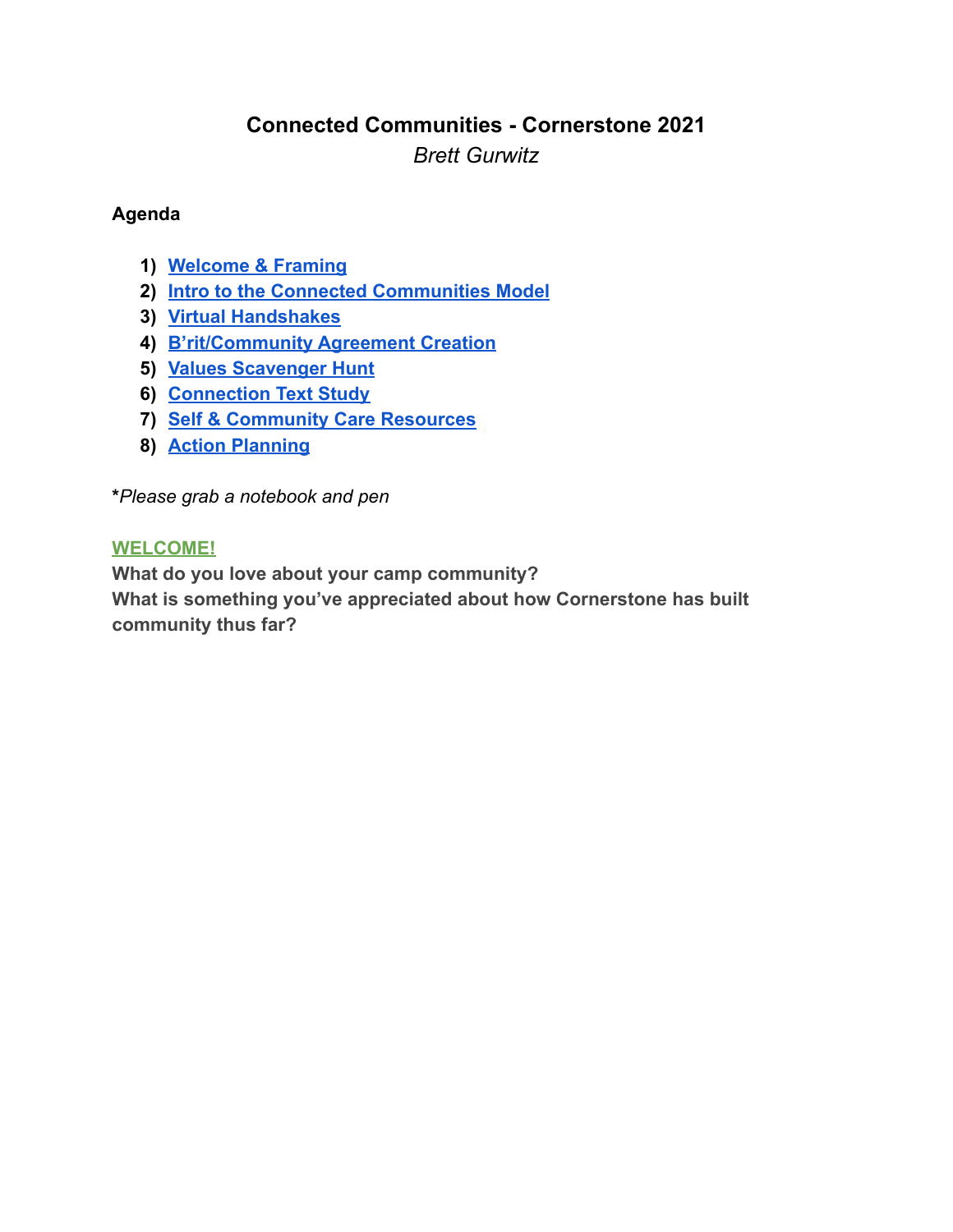### **CONNECTED COMMUNITIES MODEL**

<span id="page-1-0"></span>

- Which area of the model is a strength of yours?
- Which area is hardest for you/takes the most intention?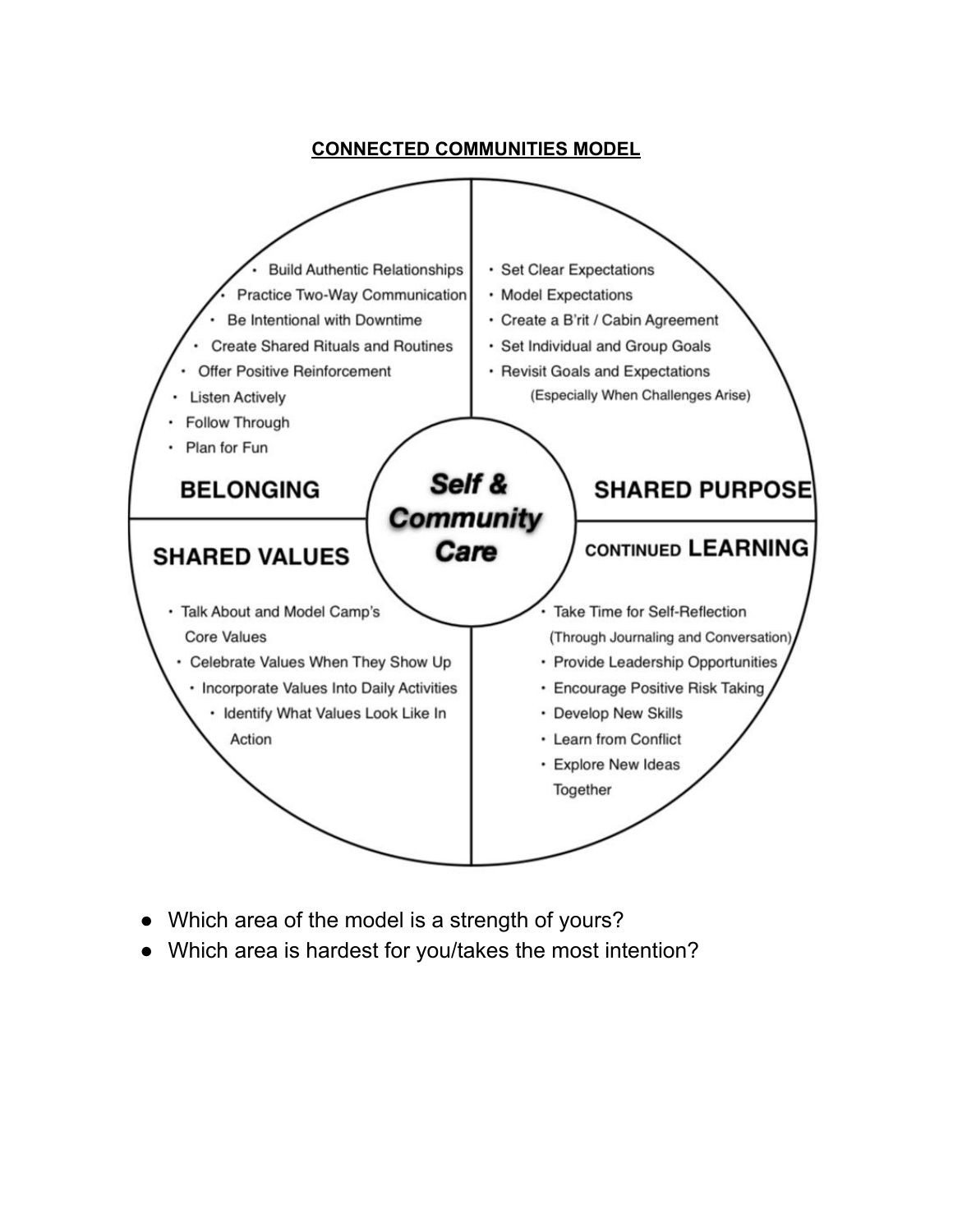# <span id="page-2-0"></span>**Virtual Handshakes**

- 1) Share a time you felt connected to a group of people. What helped build that connection?
- 2) Share a time you struggled in a group. What led to that disconnection?
- 3) Share a hope you have for your camp community this summer. What do you hope to contribute to building this community?
- 4) What worries are you carrying about building/maintaining a connected community this summer?

# **Virtual Handshakes - REFLECTION BREAK**

## **On a piece of paper write:**

- 1. What role did you play during this activity? What did you contribute?
- 2. What components of the Connected Communities model could this reinforce and how?
- 3. How could you see using an activity like this over the summer? Who could you use it with? What are other ways you and/or your colleagues/fellows may be able to reinforce this component of the model?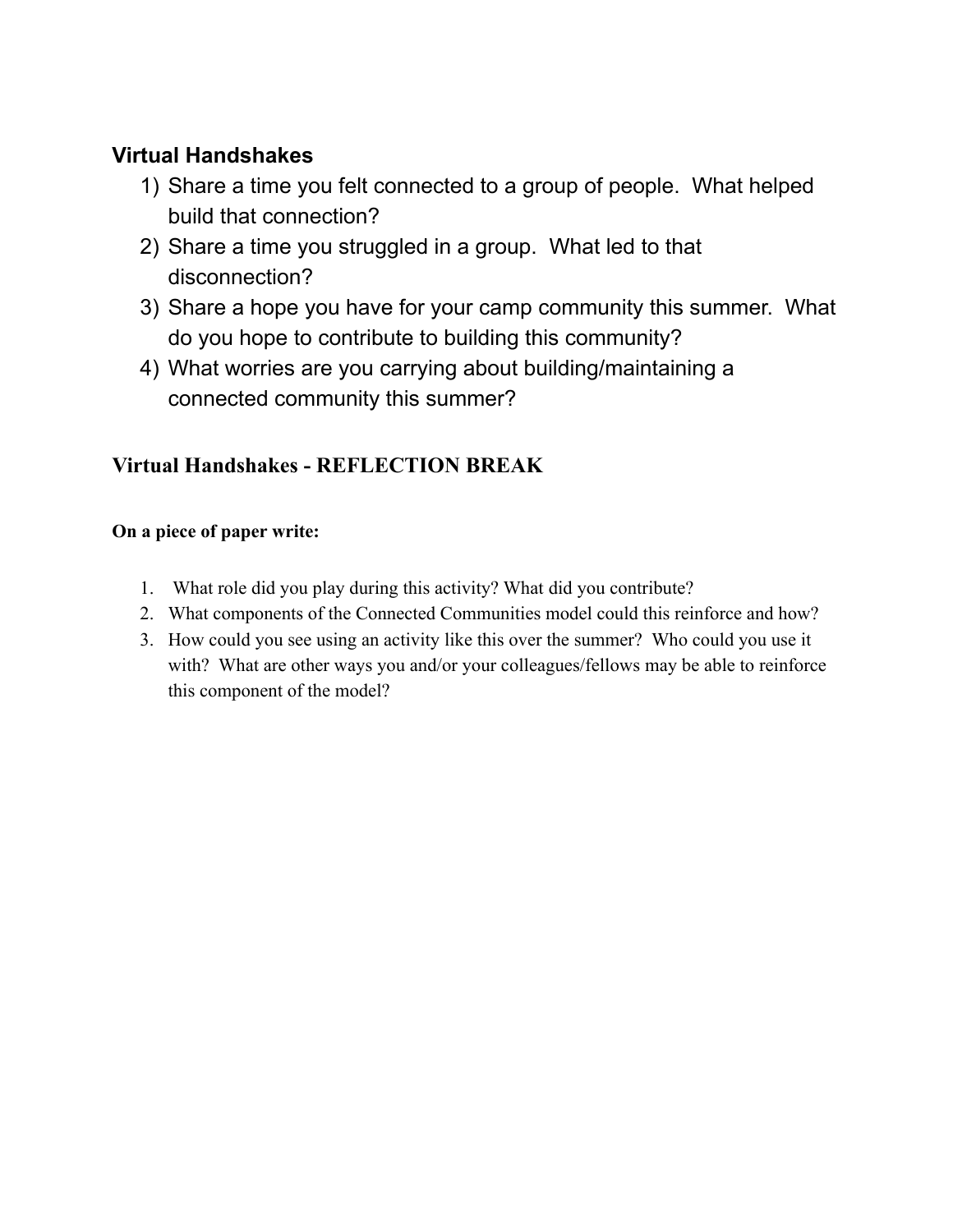# <span id="page-3-0"></span>**CREATING A B'RIT ACTIVITY**

\*Write a purpose for holding weekly meetings with fellows:

| <b>My Purpose</b>                  | <b>Shared Purpose with a Partner</b> |
|------------------------------------|--------------------------------------|
| <b>Shared Purpose with a Group</b> | Behaviors to Reach this Purpose      |
|                                    |                                      |

Instructions:

- a. with first partner, take your individual purposes and create one shared purpose.
- b. Repeat with group of 4-5 during round 2.
- c. WHat behaviors do we need to do together in order to accomplish this purpose

## **Creating a B'rit - REFLECTION BREAK**

#### **On a piece of paper write:**

- 1. What role did you play during this activity? What did you contribute?
- 2. What components of the Connected Communities model could this reinforce and how?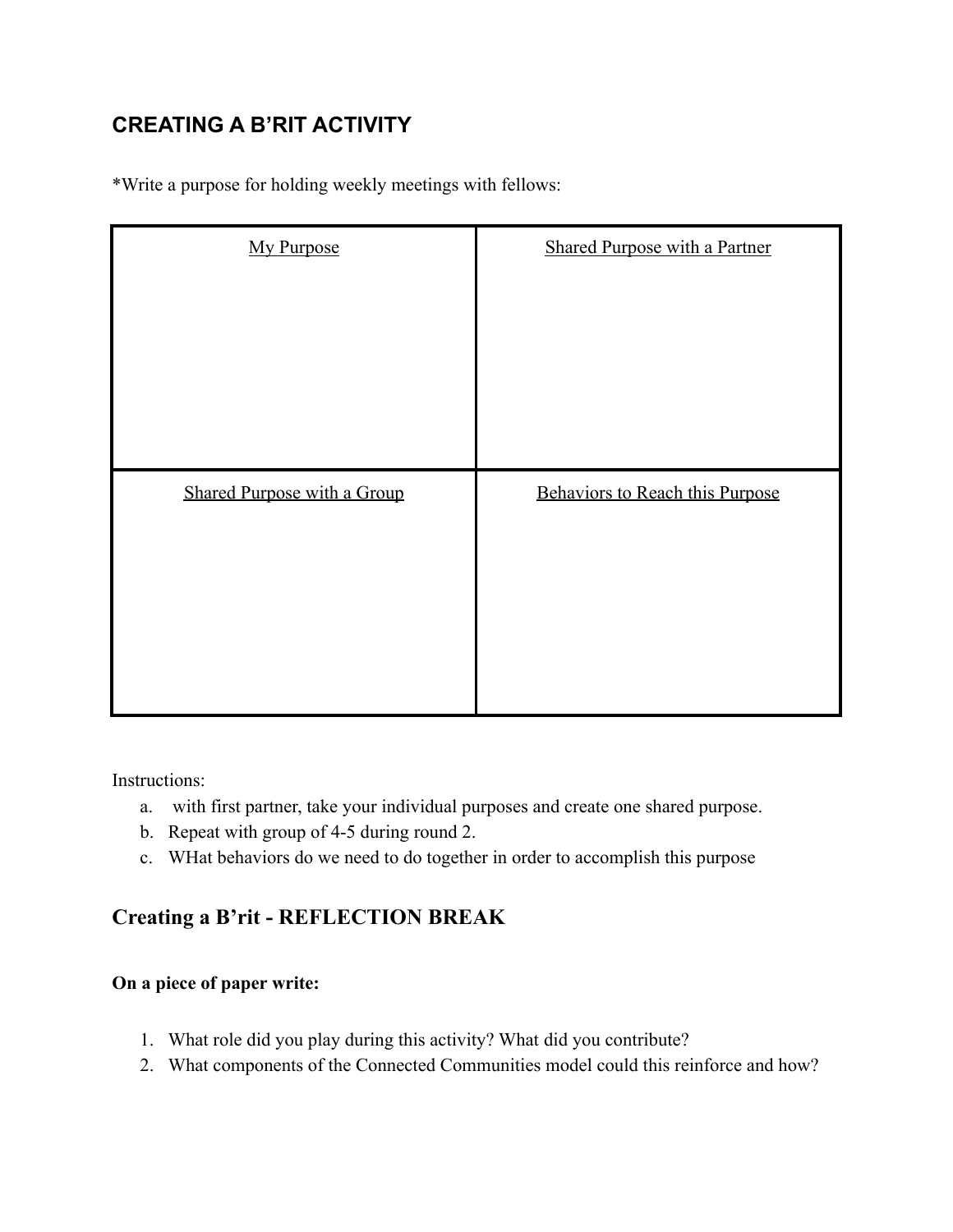3. How could you see using an activity like this over the summer? Who could you use it with? What are other ways you and/or your colleagues/fellows may be able to reinforce this component of the model?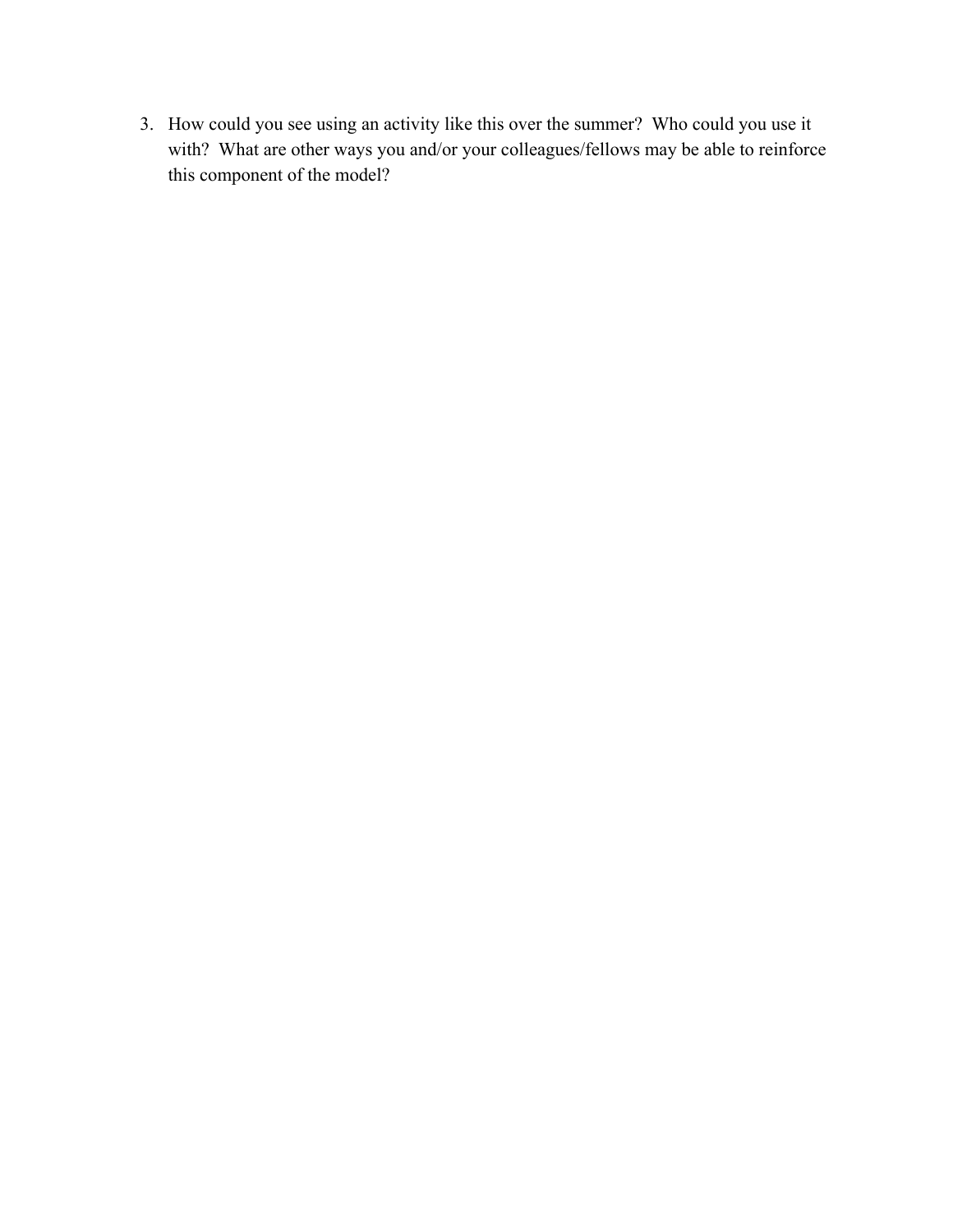# <span id="page-5-0"></span>**VALUES SCAVENGER HUNT**

• Choose one of your camp's values and take a minute to find an object in your home that represents that value and show it on the screen. If your camp does not have core values, choose a value from the periodic table that is a foundation of your camp community. Everyone will have an opportunity to briefly introduce their object and how it represents their camp value.



# **Values Scavenger Hunt - REFLECTION BREAK**

#### **On a piece of paper write:**

- 1. What role did you play during this activity? What did you contribute?
- 2. What components of the Connected Communities model could this reinforce and how?
- 3. How could you see using an activity like this over the summer? Who could you use it with? What are other ways you and/or your colleagues/fellows may be able to reinforce this component of the model?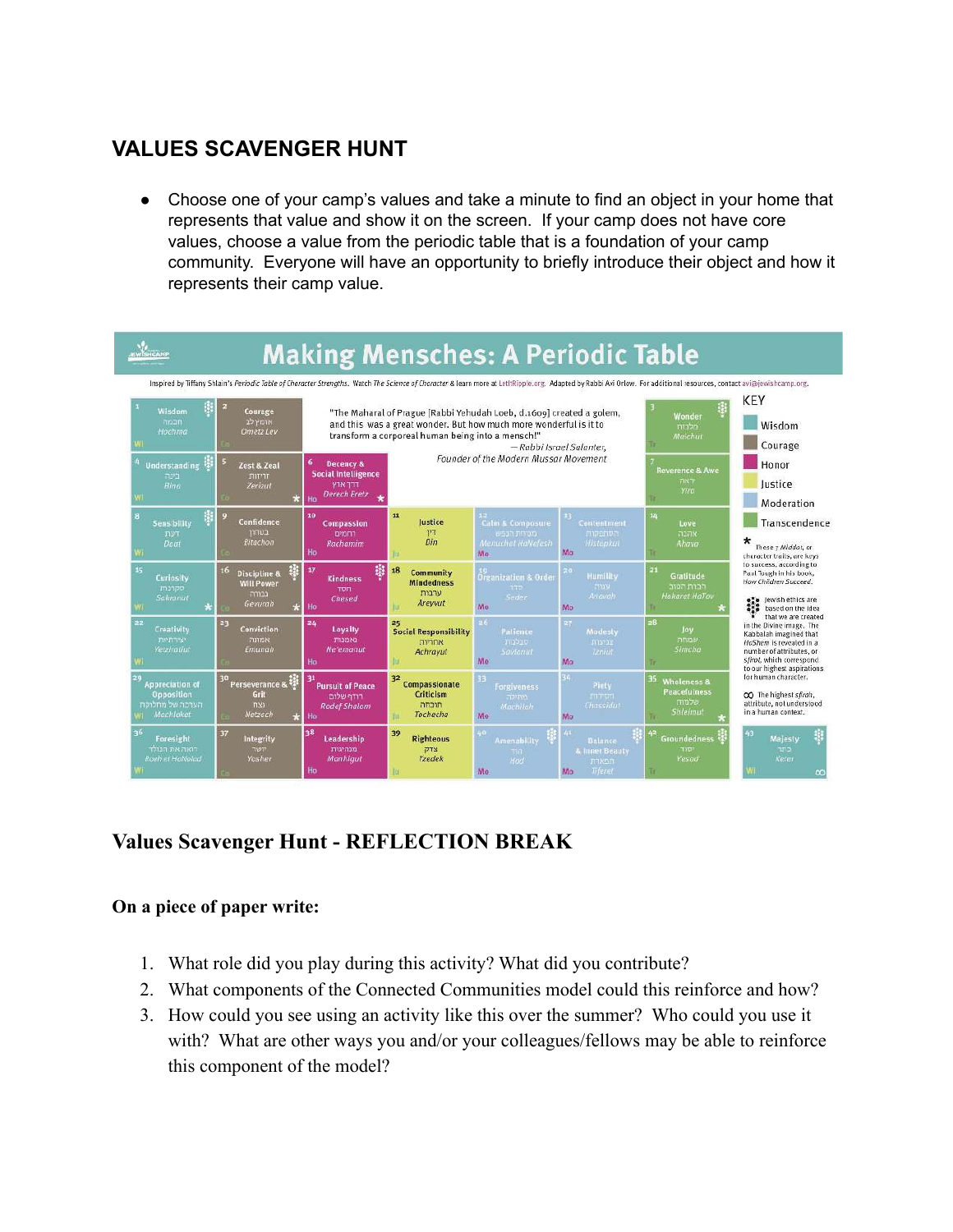# <span id="page-6-0"></span>**CONNECTED COMMUNITIES TEXT STUDY**

Directions: Pick a number between 1 and 5. Read the text attached to that number. In breakout chavruta, discuss the following questions:

#### **1. What is your initial understanding of this text?**

#### **2. How does this text relate to the experience of being part of a cabin/camp community? When thinking about forming a connected cabin, what can this text teach?**

1) According to Rabbi Bunim of P'shiskha, everyone should have two pockets, each containing a slip of paper. On one should be written: *I am but dust and ashes*, and on the other: *The world was created for me*. From time to time we must reach into one pocket, or the other. The secret of living comes from knowing when to reach into each.

2) Pirkei Avot 2:5 - Hillel would say: Do not be separate from the community. Do not believe in yourself until the day you die. Do not judge your fellow until you have stood in his place. Do not say something that is not readily understood in the belief that it will eventually be understood. And do not say "When I am free I will learn," for perhaps you will never be free.

3) Brene Brown says, "A deep sense of love and belonging is an irreducible need of all people. We are biologically, cognitively, physically, and spiritually wired to love, to be loved, and to belong. When those needs are not met, we don't function as we were meant to. We break. We fall apart. We numb. We ache. We hurt others. We get sick."

4) Maimonides (Rambam, 12th century) declares, "Prayer without kavanah (intention) is no prayer at all. [They] who [have] prayed without kavanah ought to pray once more. [They] whose thoughts are wandering or occupied with other things need not pray until [they have] recovered [their] mental composure. Hence, on returning from a journey, or if one is weary or distressed, it is forbidden to pray until [their] mind is composed. The sages said that upon returning from a journey, one should wait three days until [they are] rested and [their] mind is calm, then [they pray]."

5) Laverne Cox once said, "I just have to be myself. I'm not perfect, and I'm going to make mistakes; I might say the wrong thing. I have to be responsible to my community, and I feel like I am, but then I have to not be so hard on myself."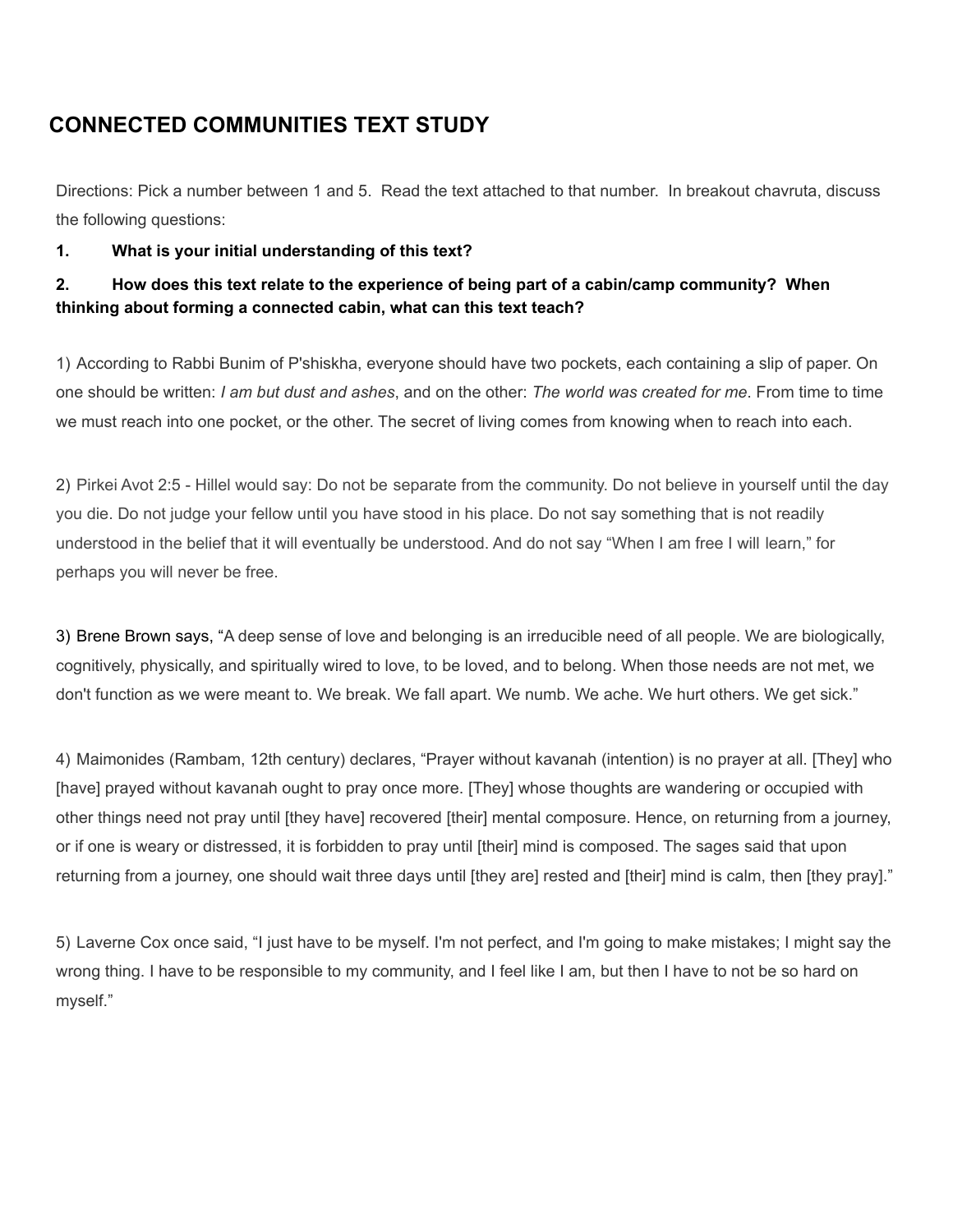## **Connected Communities Text Study - REFLECTION BREAK**

#### **On a piece of paper write:**

- 1. What role did you play during this activity? What did you contribute?
- 2. What components of the Connected Communities model could this reinforce and how?
- 3. How could you see using an activity like this over the summer? Who could you use it with? What are other ways you and/or your colleagues/fellows may be able to reinforce this component of the model?

## <span id="page-7-0"></span>**Self & Community Care Resource**

- 1) Healthy Mind Pursuits: <https://jewishcamp.org/healthymind/>
- 2) How to Ask if Everything Is OK When It's Clearly Not" by Anna Goldfarb [https://www.nytimes.com/2020/07/28/smarter-living/coronavirus-how-to-check-in-with-a](https://www.nytimes.com/2020/07/28/smarter-living/coronavirus-how-to-check-in-with-a-friend.html) [-friend.html](https://www.nytimes.com/2020/07/28/smarter-living/coronavirus-how-to-check-in-with-a-friend.html)

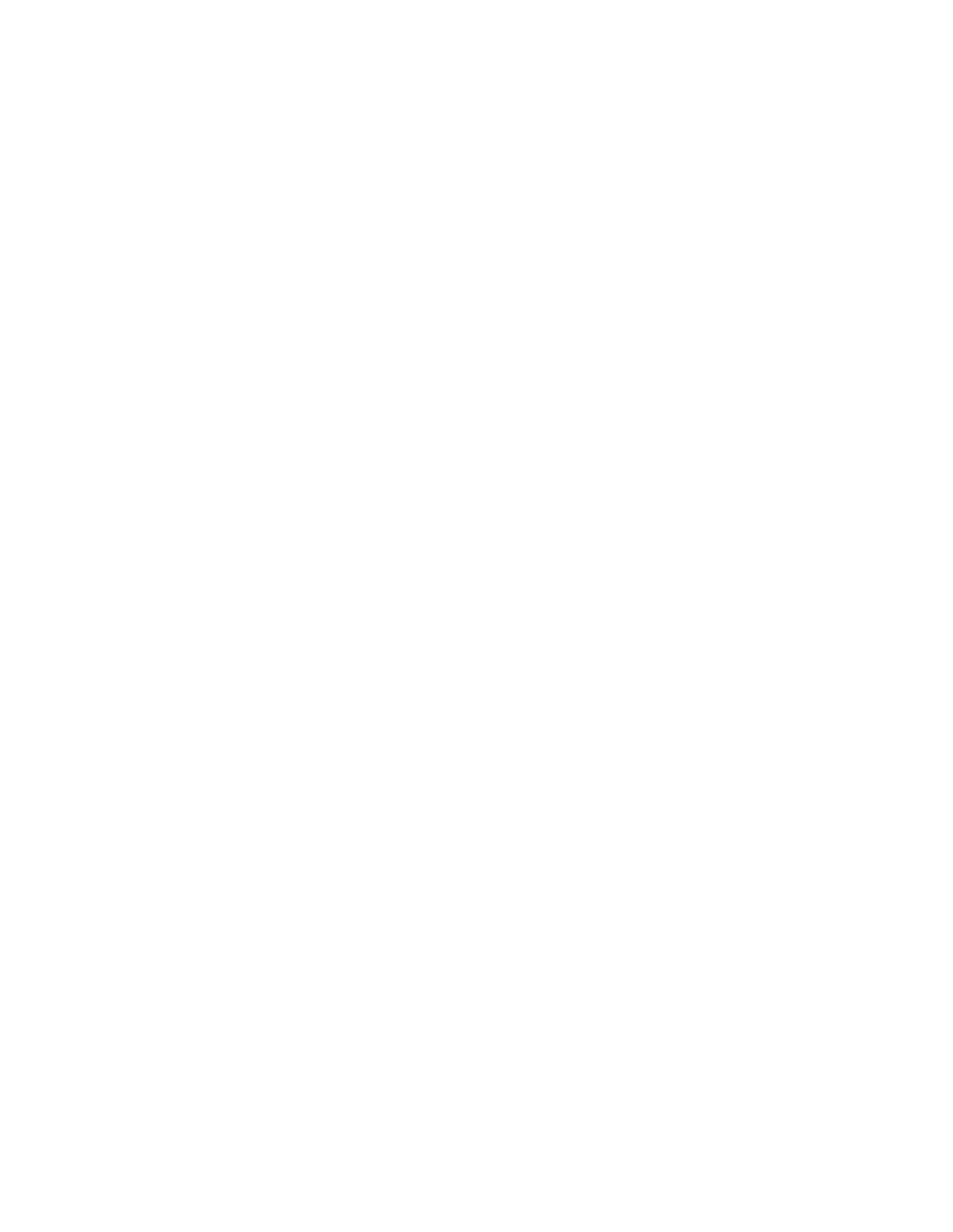#### <span id="page-9-0"></span>**ACTION PLANNING**

*Look at the Connected Community Model. Take a few minutes to reflect and respond to the below prompts. Try to be as specific and action oriented as possible.*

- **1) Looking at the team building model What are specific actions you have done in past summers to build team in each area:**
	- **A) Belonging**
	- **B) Shared Purpose**
	- **C) Shared Values**
	- **D) Continued Learning**
	- **E) Self/Community Care**
- **2) Looking at the team building model what will need to be done differently this summer to build team in each area:**
	- **A) Belonging**
	- **B) Shared Purpose**
	- **C) Shared Values**
	- **D) Continued Learning**
	- **E) Self/Community Care**
- **3) Intention Setting: What are specific steps you will take towards supporting your staff in building and maintaining community/connected teams this summer in each area:**
	- **A) Belonging**
	- **B) Shared Purpose**